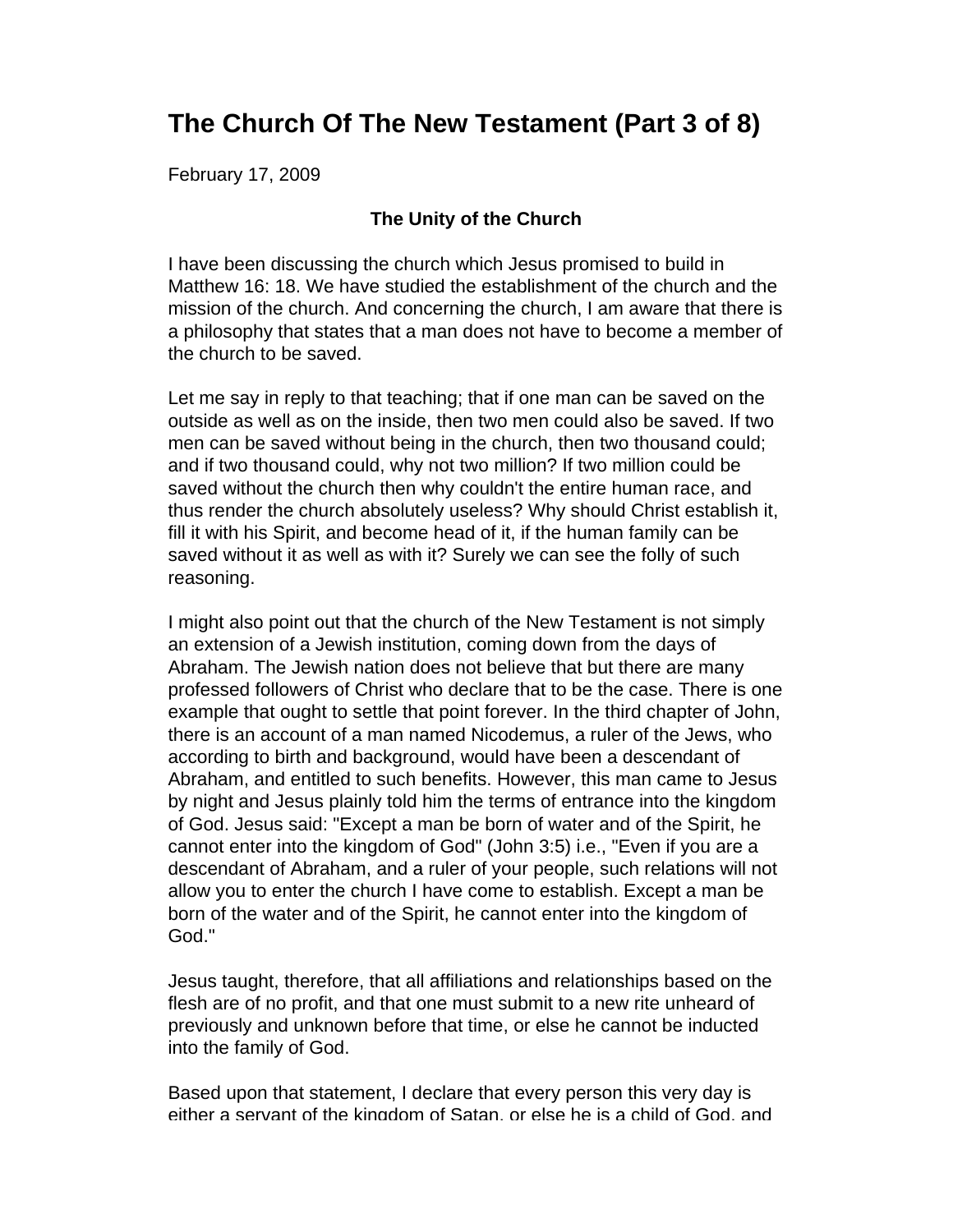a member of his family. There is no middle ground. Either I am on one side or the other. If I am saved, I can rejoice that my name is written in the book of life, and therefore I am a member of the body of Christ, the church of God, the family of the first-born. Or, if my sins are unforgiven, I am a member of Satan's family, and I stand condemned and consigned to the regions of the lost.

#### **The Church is Not a Denomination**

Every person ought to be able to recognize just what the church of the Bible is. The church is composed of all the redeemed, the saved, all those who have washed their robes and made them white in the blood of the Lamb. What I want to stress is the unity and the oneness of the church. That very statement denies and opposes the idea of denominationalism. In fact, you can put it down in your book that when you read in the Bible about the church, you are not reading about some human denomination, because no man can read from the book of God a single, solitary statement or even a hint of anything that smacks of denominationalism. Denominationalism is modern, recent, and unknown to the book of God, and there is not a man living today who can take God's book and find anything that looks like even a distant relation of modern denominationalism.

Let me ask you this question: When you turn to the Bible and hear the Savior say, "Upon this rock I will build my church," do you get the thought that Jesus was talking about some denomination? If so, which one? When the apostle Paul said, "Husbands, love your wives, even as Christ also loved the church and gave himself for it," (Ephesians 5:25), what denomination was that? The truth is, no man lives who can trace denominationalism any further back than the sixteenth century. Before that time, history, both sacred and profane, is as silent as the stars of heaven.

In Bible days, or in apostolic times, Christians were simply called "Christians," and were known as members of the church. No one ever asked the inane question, "What church?" because there was only one the one Jesus built. No one ever talked about what "branch" the apostles and disciples were members of. They were not members of any branch. They were branches themselves and members of the true vine. Until we get to that point, we can only expect confusion, infidelity, and embarrassment to confront us on every hand.

Jesus understood that full well, and Jesus prayed in John 17:20, 21, "Neither pray I for these alone, but for them also which shall believe on me through their word; that they all may be one (not two, or two hundred as we are now), but "that they all may be one, as thou Father, art in me, and I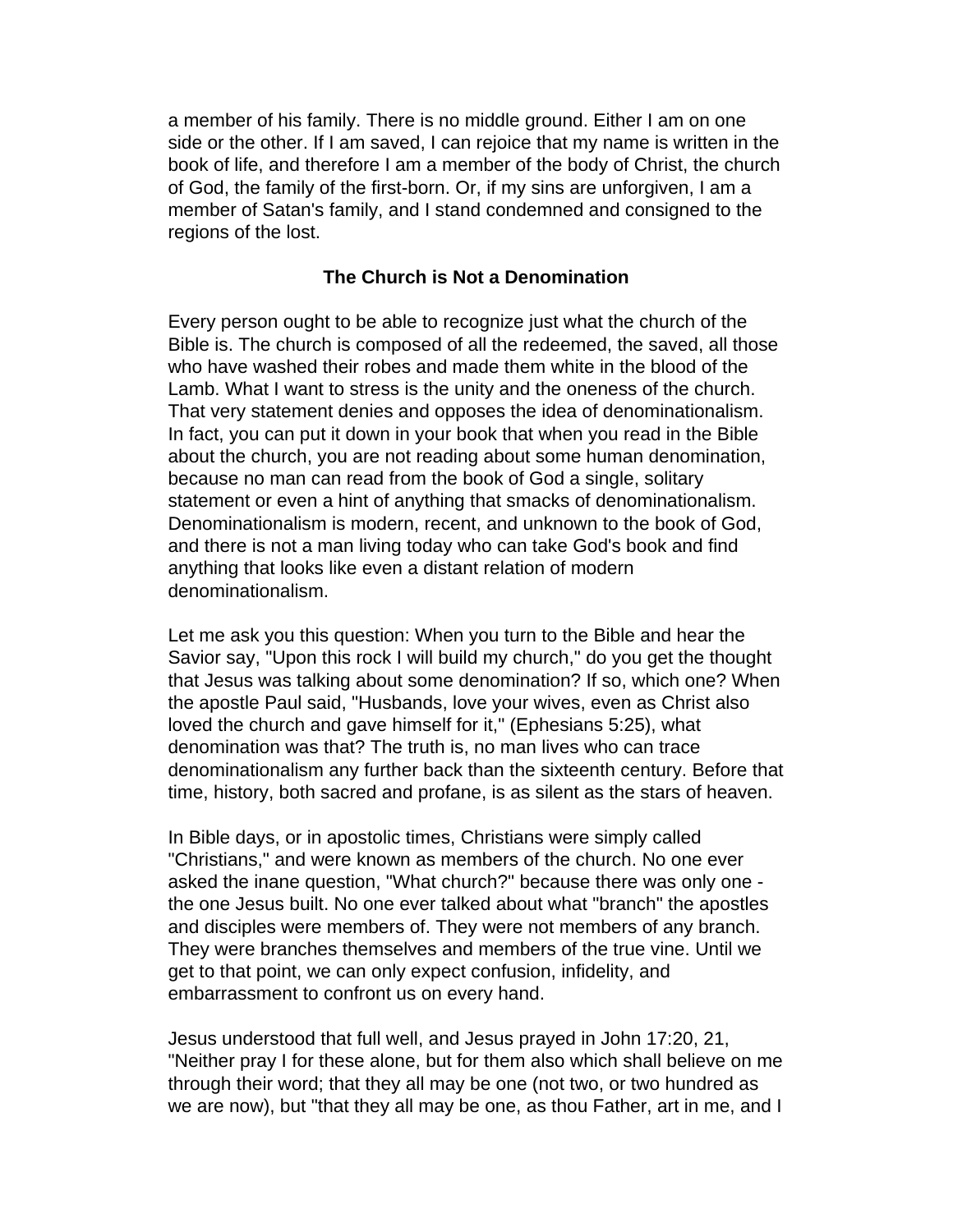in thee." Now note the reason Jesus gave for being one: that the world may believe that thou hast sent me. "The greatest curse on the earth is religious division. The greatest hindrance to the cause of Christ is denominational rivalry. The greatest handicap and discouragement to faithful, godly men is the fact that people who claim to be members of the body of Christ are torn apart, divided and separated by human opinions and popular preference. We divide and sub-divide rather than submit to God's will and all determine to speak the same thing, and be of one mind and judgment, even as the Lord prayed and the apostles pleaded.

If there is anything the New Testament pleads for and insists upon, it is the unity of the church. The apostle Paul said: "For as the body is one, and hath many members, and all the members of that one body, being many, are one body: so also is Christ. For by one Spirit are we all baptized into one body, whether we be Jews or Gentiles, whether we be bond or free; and have been all made to drink into one Spirit" (1 Corinthians. 12:12, 13). What does the apostle stress in that statement? He stresses the unity, the oneness of the body, the church! Paul argues that just as the human body is one, and has many members and all members of the body are one, so also is Christ. The apostle Paul further stated that there is only one body and that by one Spirit we are all baptized into one body. That's the way it was in Bible times! Is that the way it is today?

How is it today? All religious organizations demand that people submit to what they call "baptism," but into what are people being baptized? One preacher is baptizing into one body, another preacher is baptizing into another body, and a third preacher is baptizing into a third body, and so on. All the while Satan rejoices because of such an obvious departure from the Scriptures. Is that calculated to convince the world at large of the truth of Christianity? No, it does not sound like the apostle's statement that "By one Spirit are we all baptized into one body," because today they are baptized into two, three, or two hundred, as the case may be.

Again, the apostle Paul said in Ephesians 4:4: "There is one body, and one Spirit, even as ye are called in one hope of your calling." From that statement, do you get the idea that the apostle implied that there might be 199 others? No, when he said, "One Lord," in that same connection, I understand that there is only one. When he said, "One God," I understand there to be only one, and when he said, "One Spirit," I understand him to teach there is but one. I get the impression, and you do too, that there is only one God, only one Lord, and only one Spirit. In the same connection, Paul said "There is one body," and therefore we conclude that there is one and only one.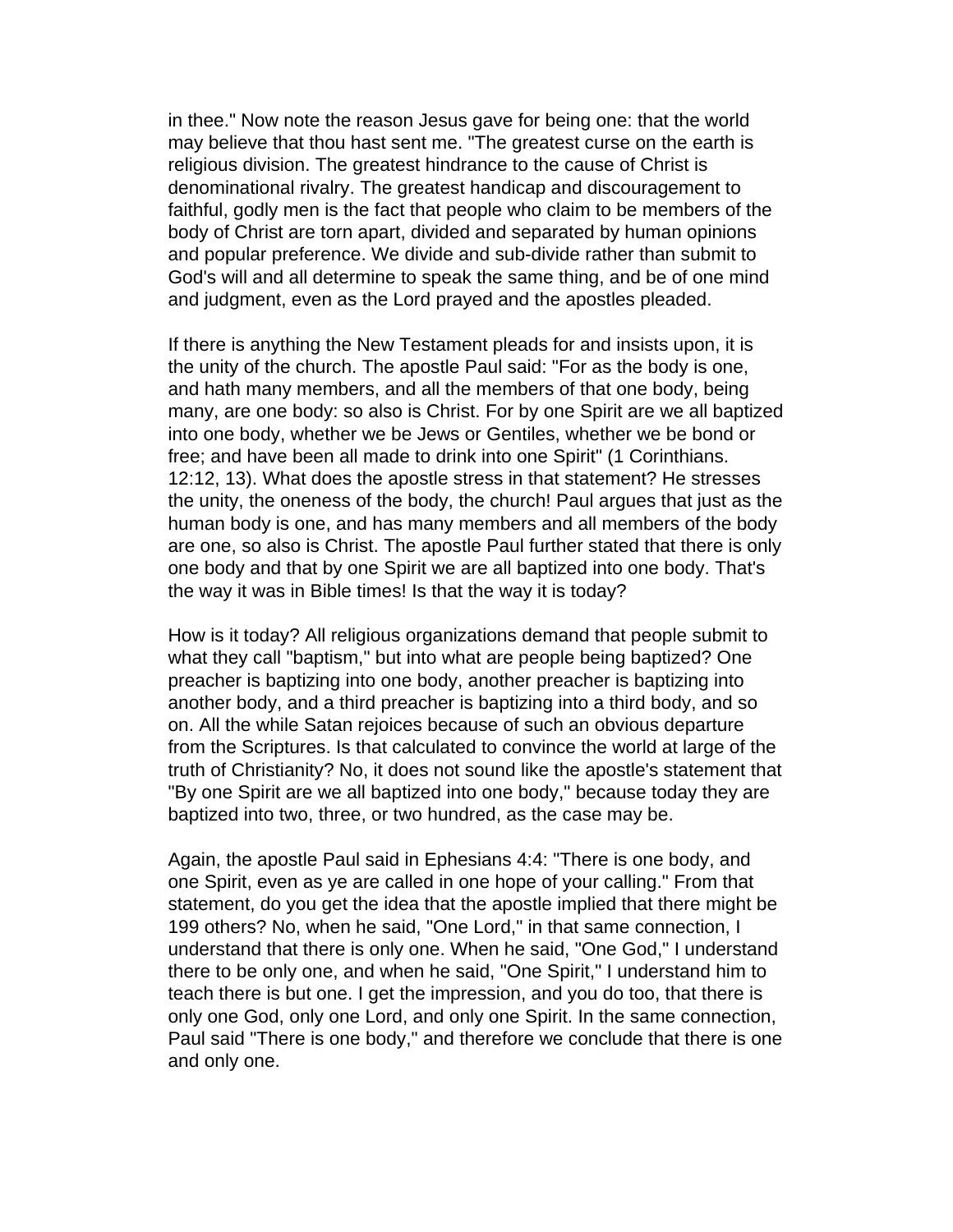#### **The Church Compared to the Human Body**

But again, the apostle compares the body of Christ to the human body when he says: "For as we have many members in one body, and all members have not the same office: So we, being many, are one body in Christ, and every one members one of another" (Romans 12:4, 5). Thus, Paul argues that just as the human body has different members some to see, to taste, to smell, to hear, and to feel, and so on, and yet when they are brought together they compose this one body, even so in Jesus Christ every child of God on earth is a member, and the sum total thereof makes up but one body, of which Christ is the head.

But, look at Paul's statement in 1 Corinthians 12:18-20, "But now hath God set the members every one of them in the body, as it hath pleased him. And if they were are all one member, where were the body? But now are they many members, yet but one body." Note: the members were not set in by popular vote, but by God as it pleased him. But did you see also, that Paul first said, "There is one body," but now he says: "yet but one body." Not only does the Bible teach that there is one body, but it also says that there is "but one," or "only one." While Jesus was on earth, he had only one head, and one body, composed of different members. Today, Jesus is at God's right hand, but he still has only one body, over which he is the one head, with many members in that one body.

What is that body, which is spoken of so many times? Turn to Ephesians 1:22, 23, where the apostle Paul was speaking about the glorious resurrection of Christ, and his triumphant ascension: "And hath put all things under his feet, and gave him (Christ) to be the head over all things to the church, which is his body, the fullness of him that filleth all in all." Therefore, Paul states that the church is the body of Christ.

## **The Church is the Bride of Christ**

But there is more. The apostle Paul continues: "For the husband is the head of the wife, even as Christ is the head of the church: and he is the savior of the body" (Ephesians 5:23). Here the church is represented as married to a husband. Just as a husband here on earth is the head of the wife, even so Christ is the head of the church, and he is the savior of the body.

Now we believe it is wrong for a man to practice polygamy - that is, to have more than one wife at a time. If a man is found guilty of that, he is judged rather severely. But some, who are so strict with reference to polygamy in the physical sense, wink at and permit, at least in theory they permit Jesus to be married to two hundred different bodies on the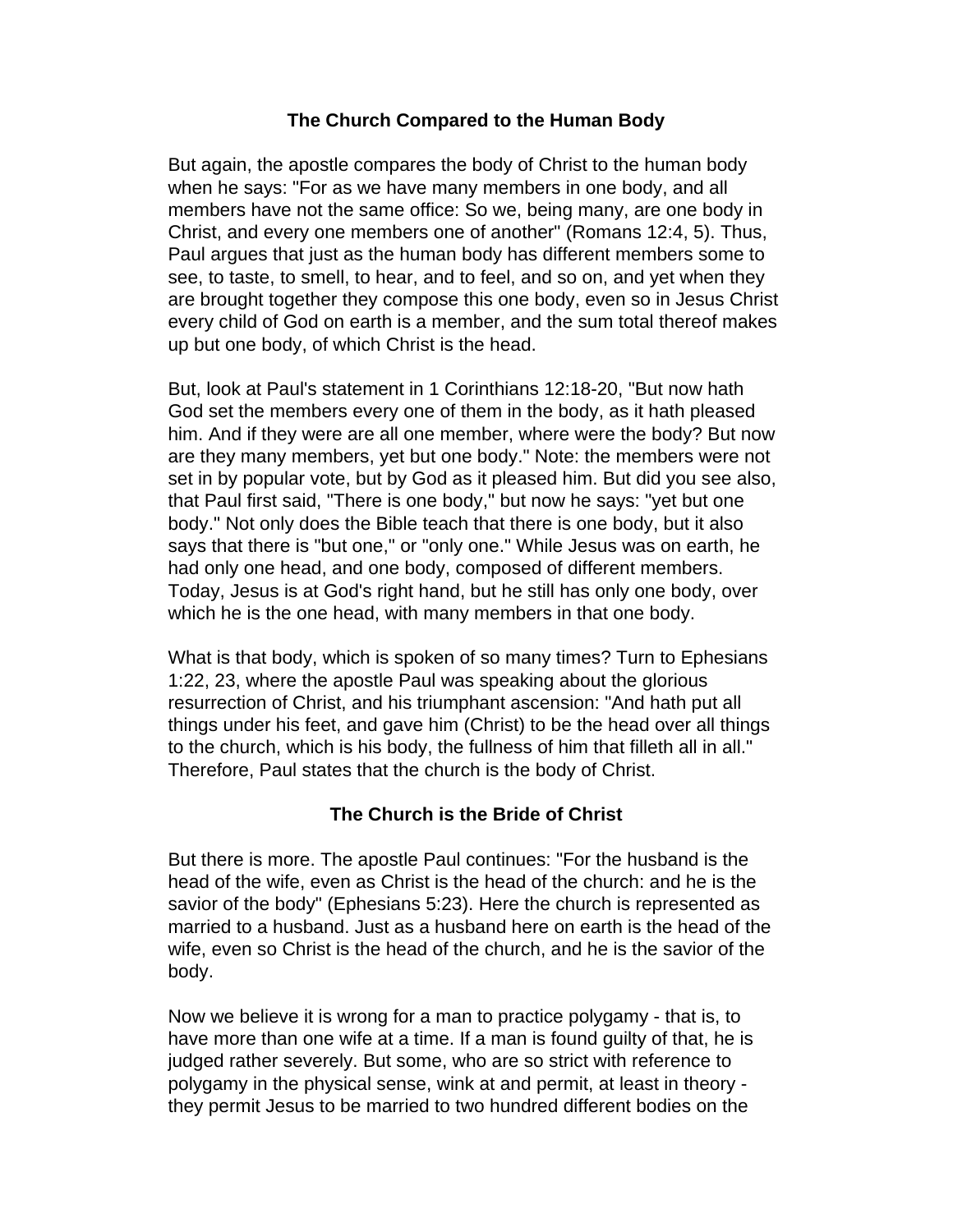earth. What would that be called? It would be polygamy (spiritually). True to every illustration with which we are familiar, Christ is the husband, the church is the wife - one husband, one wife; one head, one body; one Father, one family. The man does not live on earth today who can find support for anything except the unity of the church and oneness in the church.

But there is another passage. In Colossians 1:18, the apostle said: "And he is the head of the body, the church; who is the beginning, the firstborn from the dead; that in all things he might have the preeminence." Just as there is one body, and but one, and just as that body is the church, then it follows that there is only one church, which is recognized by God.

## **Unity is the Answer to Infidelity**

And I wonder what we can say in the face of the skeptics and infidels? What will be our defense in standing up for God and for the Bible, yet all the while hanging on to organizations which are absolutely unknown to God's book?

Suppose a skeptic who argues that the Bible is only a fairy tale, and who denies many of the things that you and I hold sacred confronts us. Suppose he steps up, with Bible in hand, to a preacher and says: "Sir, I am here to tell you that you do not believe the Bible." "Oh, yes I do," states the preacher. "You believe the Bible?" "You are governed by it in all things?" "You propose to stand for it against all forces of destruction?" "Well, I want you to take that Bible and show me on the inside thereof any place where God ever made mention of any kind of organization in which you claim membership and to which you give your time, talent and money. Now that's your Bible - just turn to it, and read it, and I'll hush up."

Suppose that preacher has to say, "Well, I am bound to admit that I can't turn to the Bible and read the name of the institution in which I claim membership, and which I ask others to be members of." You talk about a victory for infidelity! Here he claims membership in something, which is foreign and unknown to God's book - he can't even read the name in the Bible, yet he claims to support the word of God. The infidel would have every right to say: "Either come back and take a firm footing on the Bible, and claim membership in only that which you can read, or else join hands with me and let's march hand in hand denying it."

## **Every Biblical Figure Stresses Oneness**

But sometimes dear friends will say: "Brother, let me tell you how it is. There is really only one body - we are all one - we just have different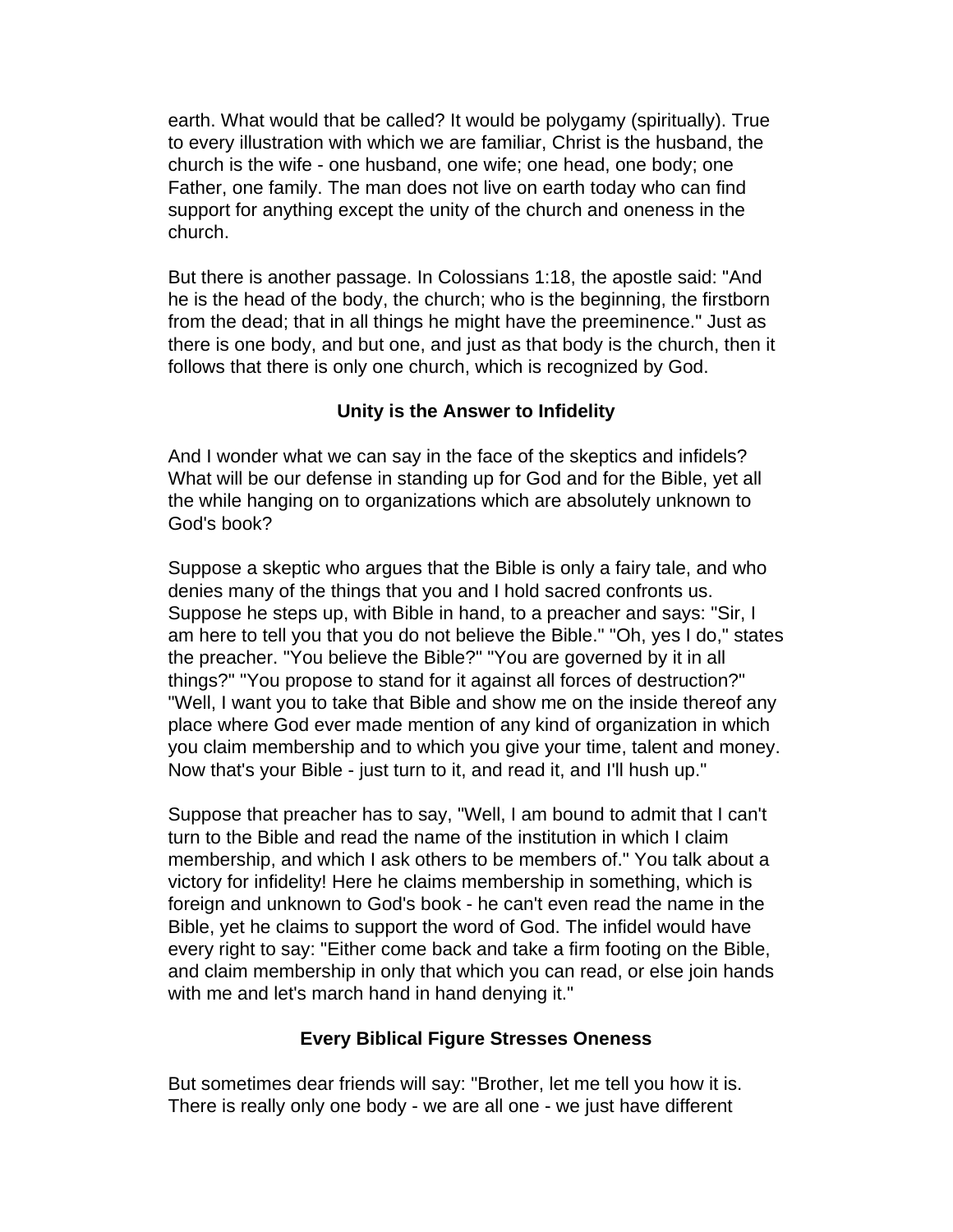heads." Then he begins to tell me who the head of his order is, and who the head of mine is, and so on. Well, what a picture! One great body of all professing Christians and yet from that one body projecting in different directions, two hundred heads! What a monstrosity! I try to be patient and kind toward anyone who advances such a thought, but I can't accept it. Reason and logic forbid it!

Then I have had them to justify denominationalism from a different angle. They say: "This is the way it is - all of us have one common head, that is, Christ, the Lord, but we are just different bodies of people. Over there is one body, and here is one body, and so on." Again I say, what a monstrosity. Did you ever in all the world see a head with two hundred different bodies? Did you ever see such a thing, even in the animal world? If I ever see such a thing, I am not going to wait around for it to be identified!

Every illustration in the Bible emphasizes the oneness of the church. Look at the lesson of the vine and the branches. Jesus said: "I am the true vine, and my father is the husbandman. Every branch in me that beareth not fruit he taketh away: and every branch that beareth fruit, he purgeth it, that it may bring forth more fruit . . . I am the vine, ye are the branches" (John 15:1-5). There is a close relationship between the vine and its branches. Every branch is identical in character, in kind, in fruit and in prospect to every other branch. There never was a vine that bore several different kinds of fruit, and yet people would have us believe that the parable of the vine and the branches illustrates the condition of denominationalism today. There never was a vine from which there sprang out branches differing in origin, doctrine, and practice. That simply cannot and does not happen.

When Jesus compared the church to the fold, or the flock of Christ, he said, with reference to the Gentile world: "And other sheep I have, which are not of this fold: them also I must bring, and they shall hear my voice; (now get this) and there shall be one fold, and one shepherd" (John 10:16). When Cornelius and his family were invited into the church of Christ, that passage was fulfilled. The Lord never did plan to have two flocks - one with Gentile sheep, the other with Jewish sheep. He said: "There shall be one fold and one shepherd." We would not think of asking professing Christians, "Which shepherd are you following?" But men think it not strange when men ask: "What fold or flock are you a member of?"

I say again that oneness, unity, is a characteristic of the church of the Lord. It is also characteristic of every page of teaching in the New Testament. Wouldn't it be wonderful today if every professed follower of Jesus Christ were content to have only the Bible as his rule of faith, his discipline, his church manual, his church directory throughout life?